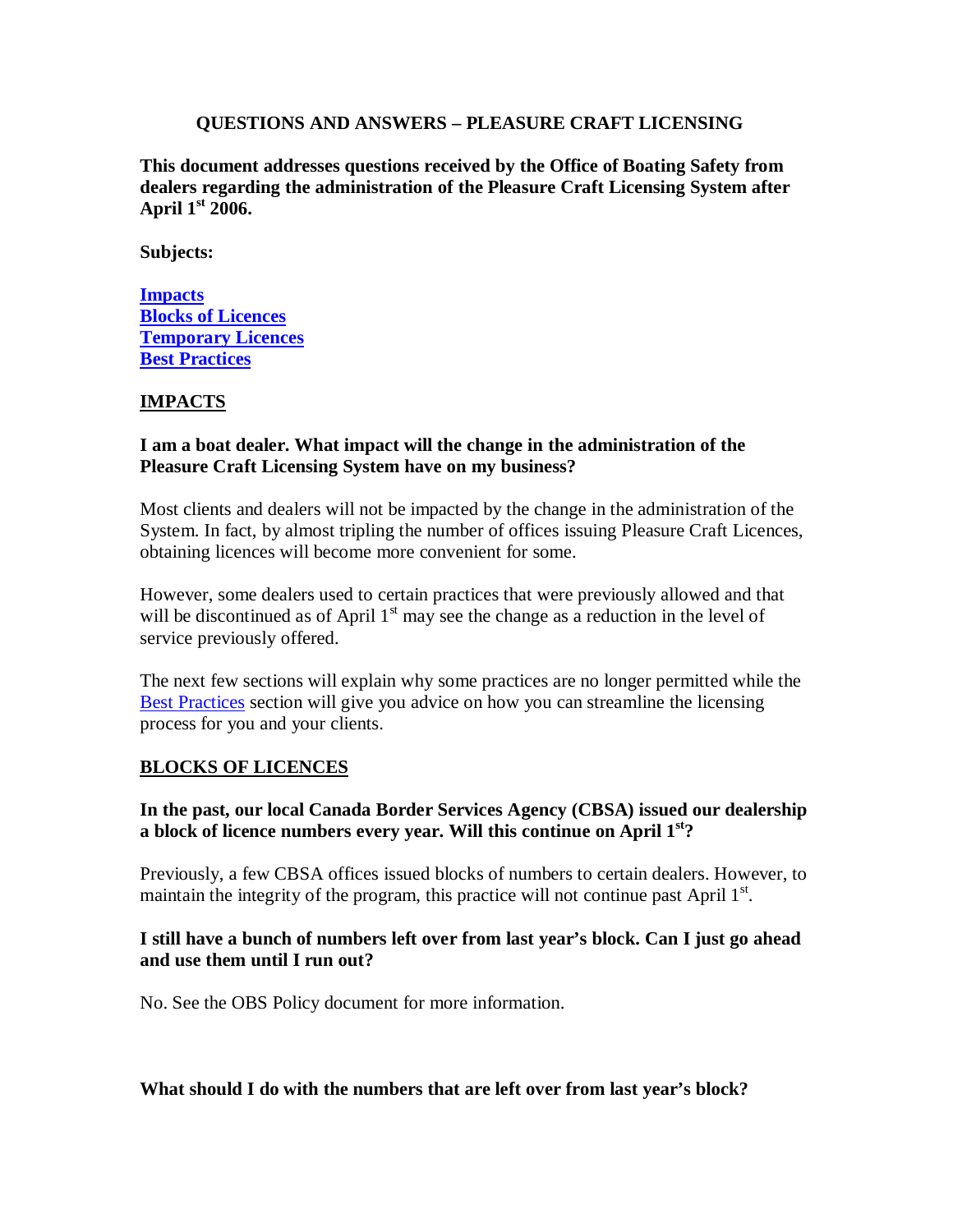Return then to the CBSA office that issued them before March  $17<sup>th</sup>$ . See the OBS Policy document for more information.

# **TEMPORARY LICENCES**

# **I heard that the CBSA is only issuing temporary licences. Is this correct?**

Yes. From now until April  $1<sup>st</sup>$  2006, the CBSA will be issuing temporary licences that expire on June 15, 2006.

# **Why not continue to issue permanent licences?**

Starting March  $8<sup>th</sup>$ , all paper files currently being held by the CBSA will be shipped to a central location. This will facilitate the search of the files, particularly in case of emergency. The downside is that files will be in transit for a few weeks and new licences issued during this period will not be captured in the "old" paper system and consequently, will not be captured in the new system either. Therefore, temporary licences will allow applicants to continue meeting regulatory requirements during the transition period.

While this is an inconvenience, it is the only way that we could maintain the issuance of licences without interruption through the interim period. Furthermore, this is a temporary inconvenience that will only affect transactions that take place from early March to April 1.

# **I was issued a temporary licence. How do I obtain a permanent licence?**

Provided that all the information provided was accurate at the time of the application, permanent licences will be mailed automatically to anyone who obtained a temporary licence. Should there be irregularities, the client will receive a notice advising him/her to visit a Service Canada Centre. Clients should expect to receive their permanent licence (or notice) by the first week of June.

# **I don't want to wait until June to get my permanent licence. How can I get one now?**

Starting on April  $1<sup>st</sup>$ , clients may go to any Service Canada Centre to substitute their temporary licence for a permanent licence.

# **Does this mean that the licence number I was issued will change once I obtain my permanent licence?**

No. Only the actual licence (paper document) expires. Your licence number will remain the same once you receive your permanent licence.

# **BEST PRACTICES**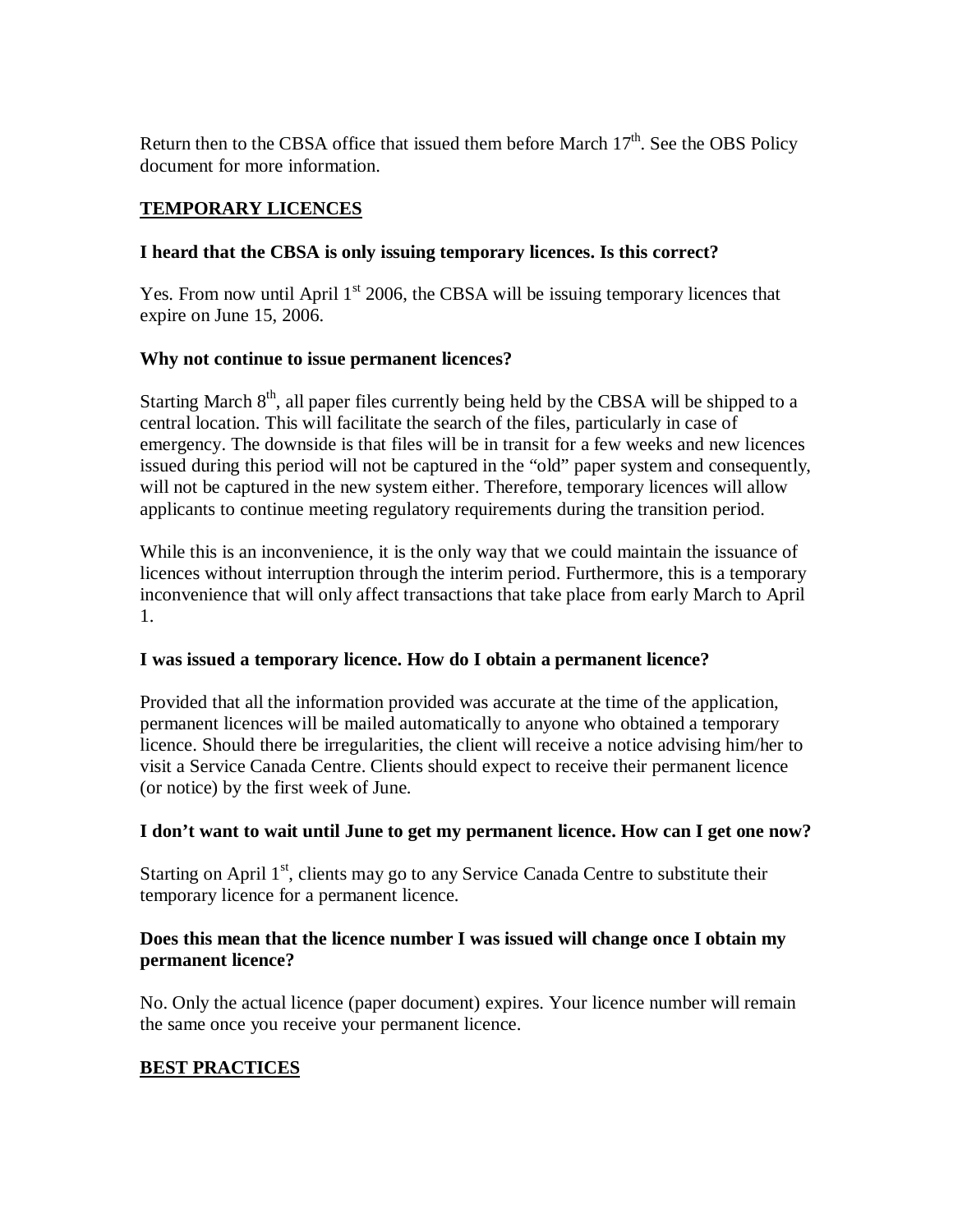### **I operate a dealership. How do you recommend I proceed with the licensing of boats after April 1st?**

It is recommended that dealers licence every boat as soon as they take delivery of the product. This allows dealers to apply for licences at their convenience without having to rush out every time a boat is sold. It will also give them plenty of time to mark the boats properly.

Whenever a boat is sold, the dealer simply has to fill out the reverse of the licence and hand it to the client who is to be directed to the nearest Service Canada Centre to complete the transfer of the licence. The transfer can also be done by mail.

### **How do I know the client actually goes through with the transfer?**

Dealers are encouraged to keep a copy of the licence that is being transferred once it has been signed by both parties. If a situation arises where the client has not transferred the licence in his name, the dealer would be able to prove that he/she complied with the requirements of the regulations.

### **Will Service Canada be doing anything to address dealers specifically?**

Yes. Service Canada is well aware of the important role that dealers play in the licensing of pleasure craft and is eager to work with them to find ways to better serve their needs. A list of dealers has been requested from the major dealer's associations in Canada. We will then break down the list for each area served by a Service Canada Centre and forward that list to the appropriate Centre.

Each Service Canada Centre will then proactively contact dealers in it's operating area to get their feedback on ways to improve service delivery. Each office will then take appropriate action according to its particular situation.

This could include:

- Lines open exclusively to dealers on specific days/times
- Offices opening earlier/later with exclusive access for dealers
- Other arrangements that could improve service delivery